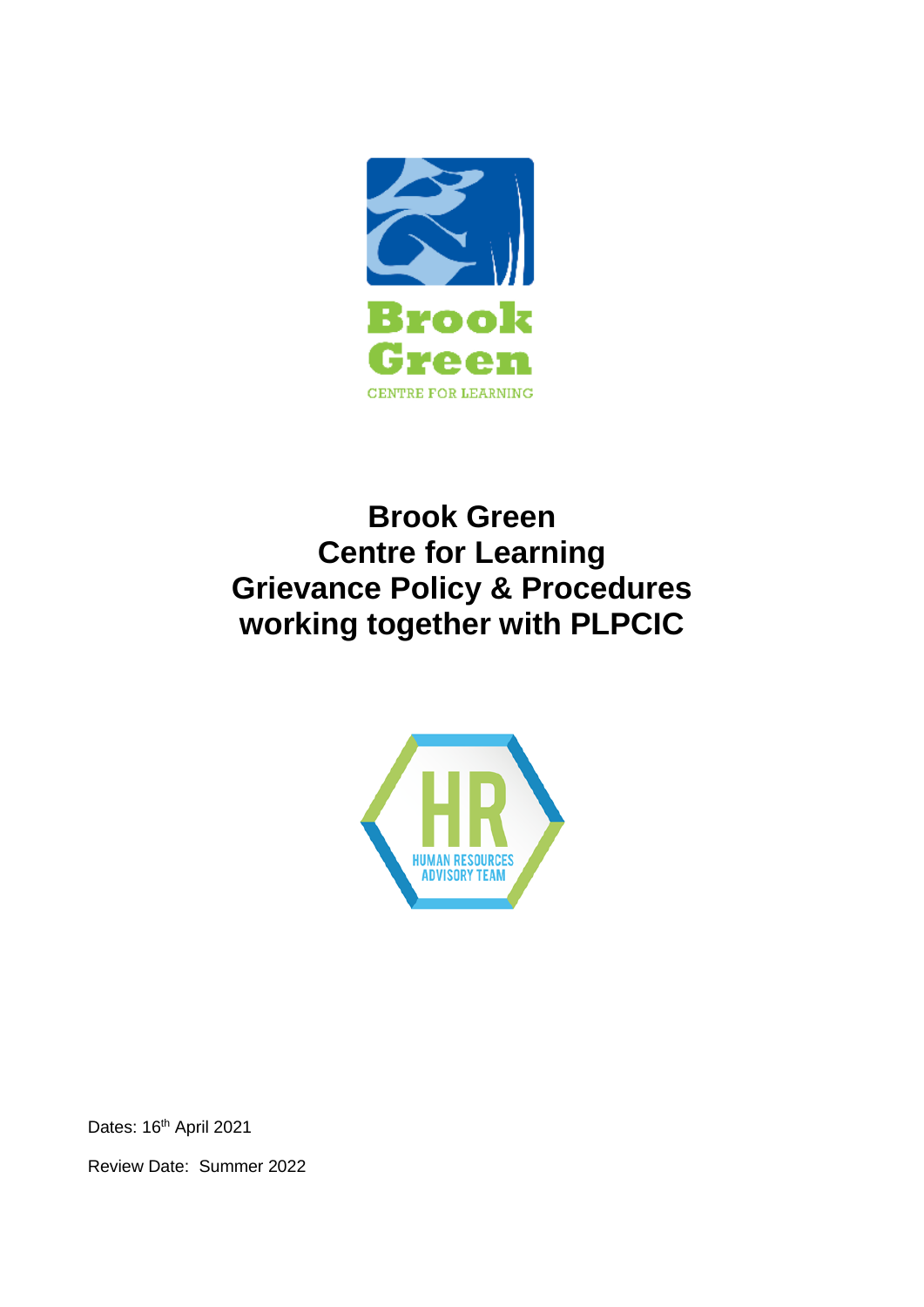## **Changes**

| September 2009: | Policy Implemented                                |
|-----------------|---------------------------------------------------|
| June 2010:      | Styling revised in line with corporate guidelines |
| April 2016:     | General update throughout                         |
| September 2017: | Re-write to include new role of Grievance Officer |
|                 |                                                   |

If you have any questions regarding this policy, please contact your HR Consultant.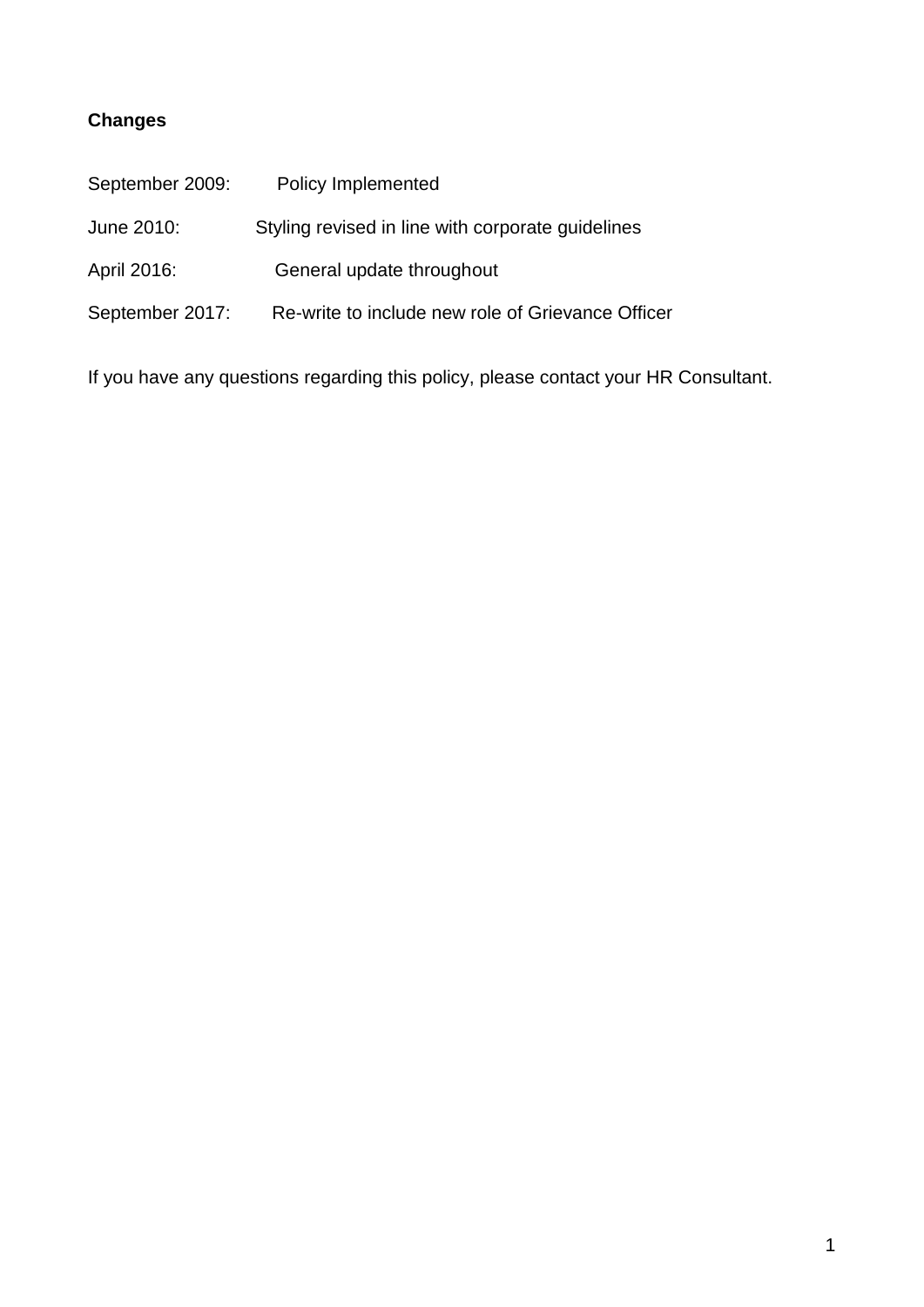## **Contents Page**

|   | Introduction                                  | 3 |
|---|-----------------------------------------------|---|
| 2 | Definition of a grievance                     | 3 |
| 3 | Scope                                         | 4 |
| 4 | <b>Principles</b>                             | 4 |
| 5 | Informal procedure                            | 4 |
| 6 | Formal procedure                              | 5 |
| 7 | Procedure for people who have left employment |   |
| 8 | Keeping records                               | 8 |
| 9 | Support for employees                         | 8 |

| Appendix 1: Example terms of reference for an investigation 9 |      |
|---------------------------------------------------------------|------|
| Appendix 2: Example letter of grievance                       | 10 I |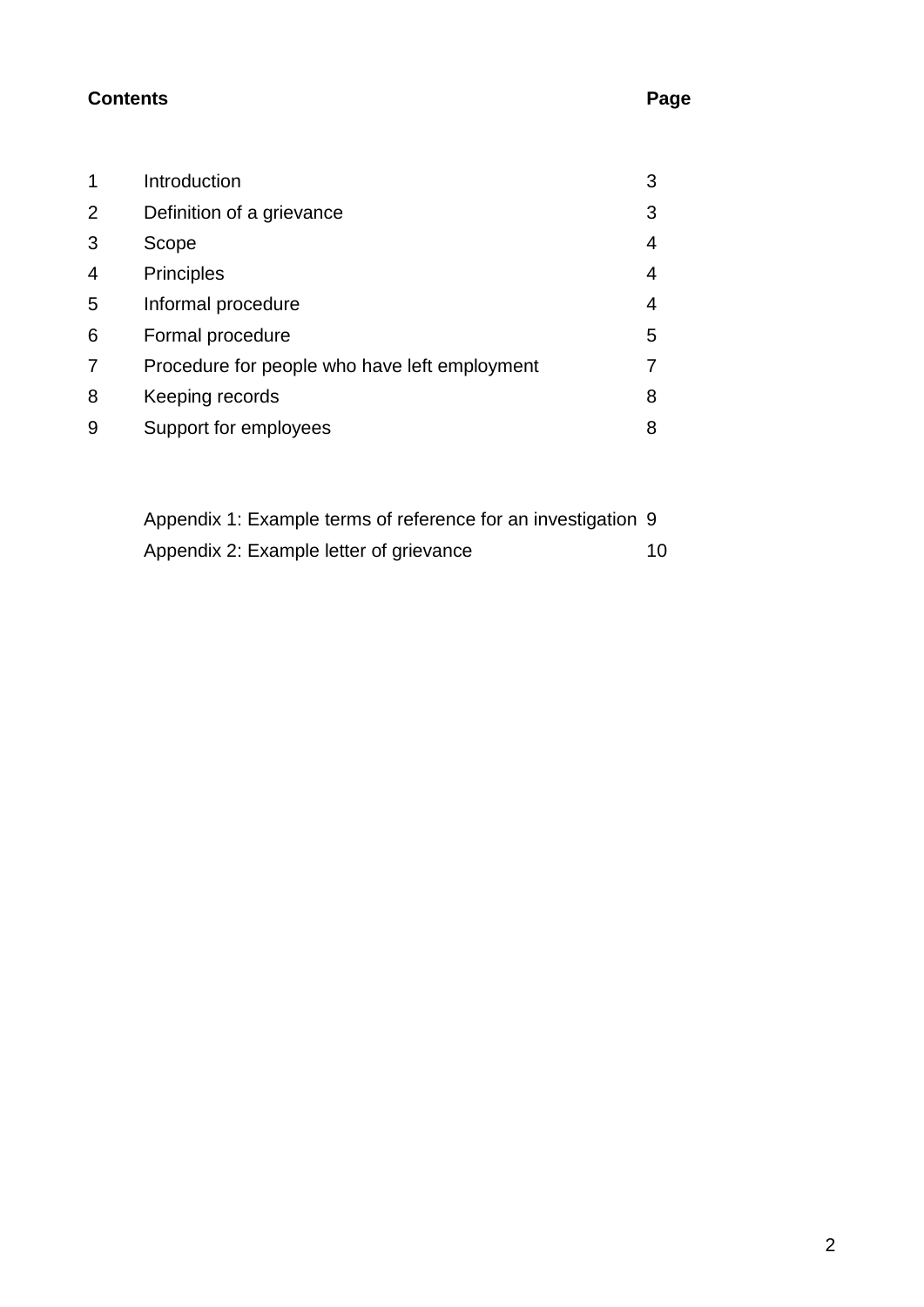## **1 Introduction**

Brook Green Centre for Learning is committed to promoting excellent working relationships within a positive work environment where employees feel able to discuss any work-related problems they may have. The school recognises there may be occasions when employees want to raise a grievance and this policy provides a clear and transparent process by which such steps can be taken.

Most problems that arise can be quickly and satisfactorily resolved informally through discussion between those staff directly involved, where necessary, with the support of the Headteacher or other senior member of staff. This policy aims to ensure that whenever reasonable and practicable employees will, in the first instance, utilise this informal approach when seeking to resolve concerns they may have.

Where informal steps fail to resolve a concern the formal stages of this grievance policy may be applied. In such cases the Investigating Officer and Chair of the Grievance Hearing will be responsible for ensuring all complaints are dealt with in accordance with this policy.

Employees who raise a grievance will be given the opportunity to fully explain the issue of concern and the remedy they are seeking. The school will listen to concerns raised in accordance with this policy before deciding how best to respond taking into account both the interests of the individual and the school as a whole. Employees can be confident any genuine grievance raised will be addressed in an atmosphere of trust and confidentiality.

Staff raising or responding to a grievance will have a duty to act honestly and without malice. Misuse of this policy for the purpose of making a false complaint, with or without malicious intent, will be dealt with in accordance with the school's disciplinary policy.

Employees raising a grievance have the right to be accompanied by a work colleague or represented by a trade union official during all stages of the procedure.

The school may vary its Grievance Policy and/or Grievance Procedure Guide, where it is appropriate to do so, and in order to comply with any statutory duty.

## **2 Definition of a Grievance**

A grievance is a concern, problem or complaint raised by an employee with their employer about an action which the school has taken, or is contemplating taking, in relation to their work.

Grievances can relate to:

- terms and conditions of employment which are at the discretion of the school
- **Failure to address a health and safety issue**
- **Failure to deal with difficult working relationships**
- failure to address an incidence of bullying and harassment
- **Failure to consult on the introduction of new working practices**
- **EXEC** failure to address working environment issues
- discrimination/unfair treatment

\*This list is not exhaustive

#### **3 Scope**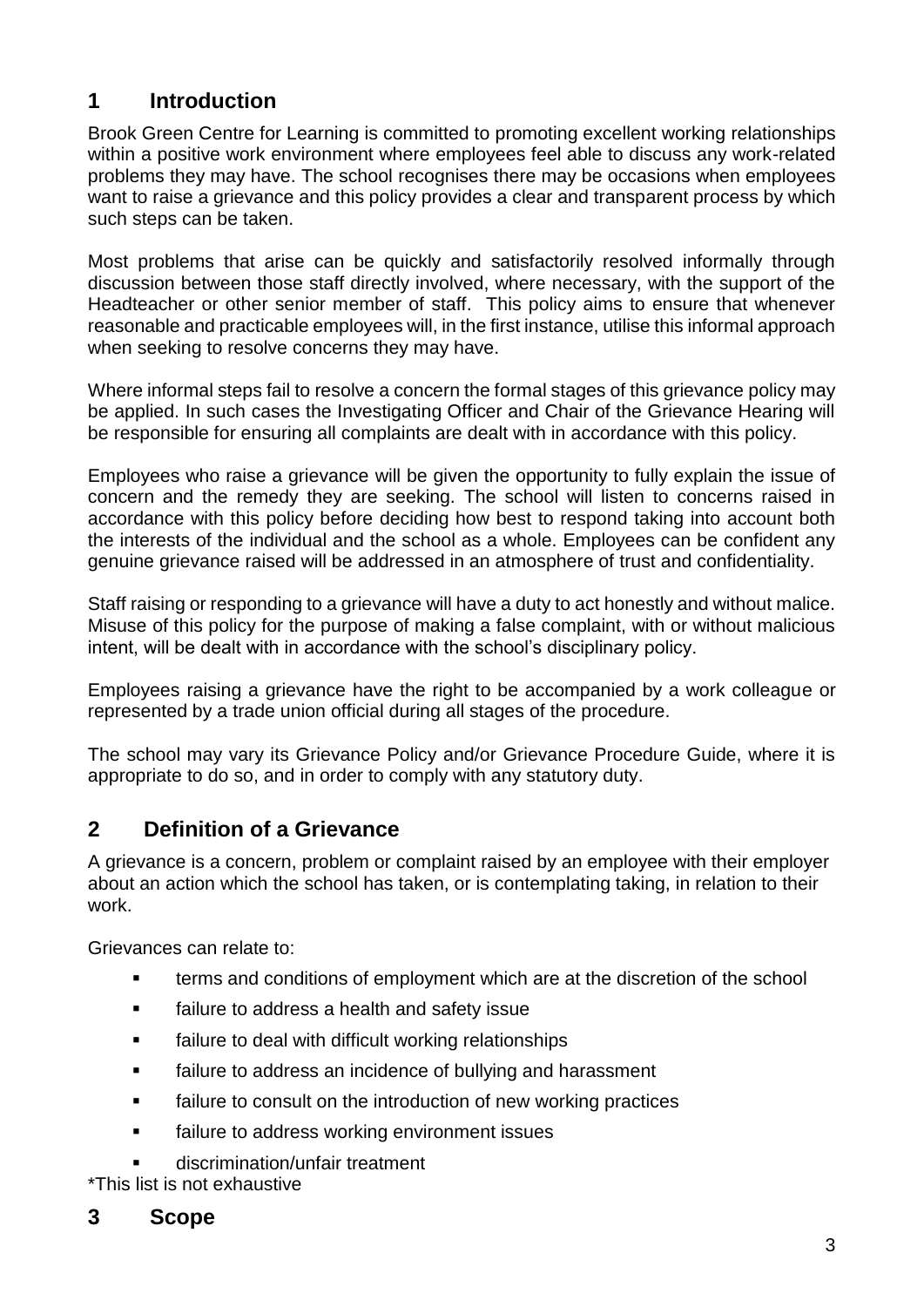This policy applies to all school employees, apart from in the following cases:

- Where alternative appeal processes exist. (e.g. pay appeal process)
- **Where the issue has previously been addressed under this policy and there is** no new evidence.
- A collective dispute which should be raised by the Trade Union formally in writing to the Chair of Governors.
- Where the matter relates to the application of conditions of service outside the school's control e.g. arising from national, provincial or local agreements.
- If the employee raises a concern in compliance with the Public Interest Disclosure Act; please refer to the Whistleblowing Policy for further details.

## **4 Principles**

Formal grievances will be handled as quickly and fairly as possible. Informal grievances will initially be addressed in accordance with the Section 5 of this policy. Timescales specified will apply unless varied by agreement between both parties.

If the grievance relates to bullying, harassment, discrimination or victimisation, please refer to the Anti Bullying and Harassment Policy.

## **5 Informal Procedure**

Steps that may be taken as part of the informal procedure include;

- Unaccompanied discussion between those individuals directly involved.
- Discussion between those individuals directly involved supported by a line manager.
- Discussion between those individuals directly involved supported by the Headteacher.
- Discussion between those individuals directly involved supported by the Chair of Governors.
- Line manager, Headteacher, Chair of Governors acting as intermediary between those parties directly involved.

\* in all cases any request from the employee for trade union involvement will not be unreasonably refused.

In all but the most serious circumstances employees are strongly encouraged to raise a grievance informally in the first instance. Raising a grievance informally will not devalue the importance of the matter. Seeking to address a grievance informally should provide the opportunity for open honest discussion that could lead to an early resolution before the matter escalates further.

Employees should in the first instance, and where practicable to do so, take all reasonable steps to resolve their concerns as close to the source as possible. Where reasonable and practicable to do so this should be directly with those other individuals involved. Where necessary this may follow a conversation with the Headteacher or other senior member of staff to check this course of action is appropriate in the circumstances. The informal input and involvement of the Headteacher or other senior member of staff may be agreed at this stage. Employees who feel unable to discuss their concerns directly with other individuals involved should approach their line manager or Headteacher, verbally or in writing, to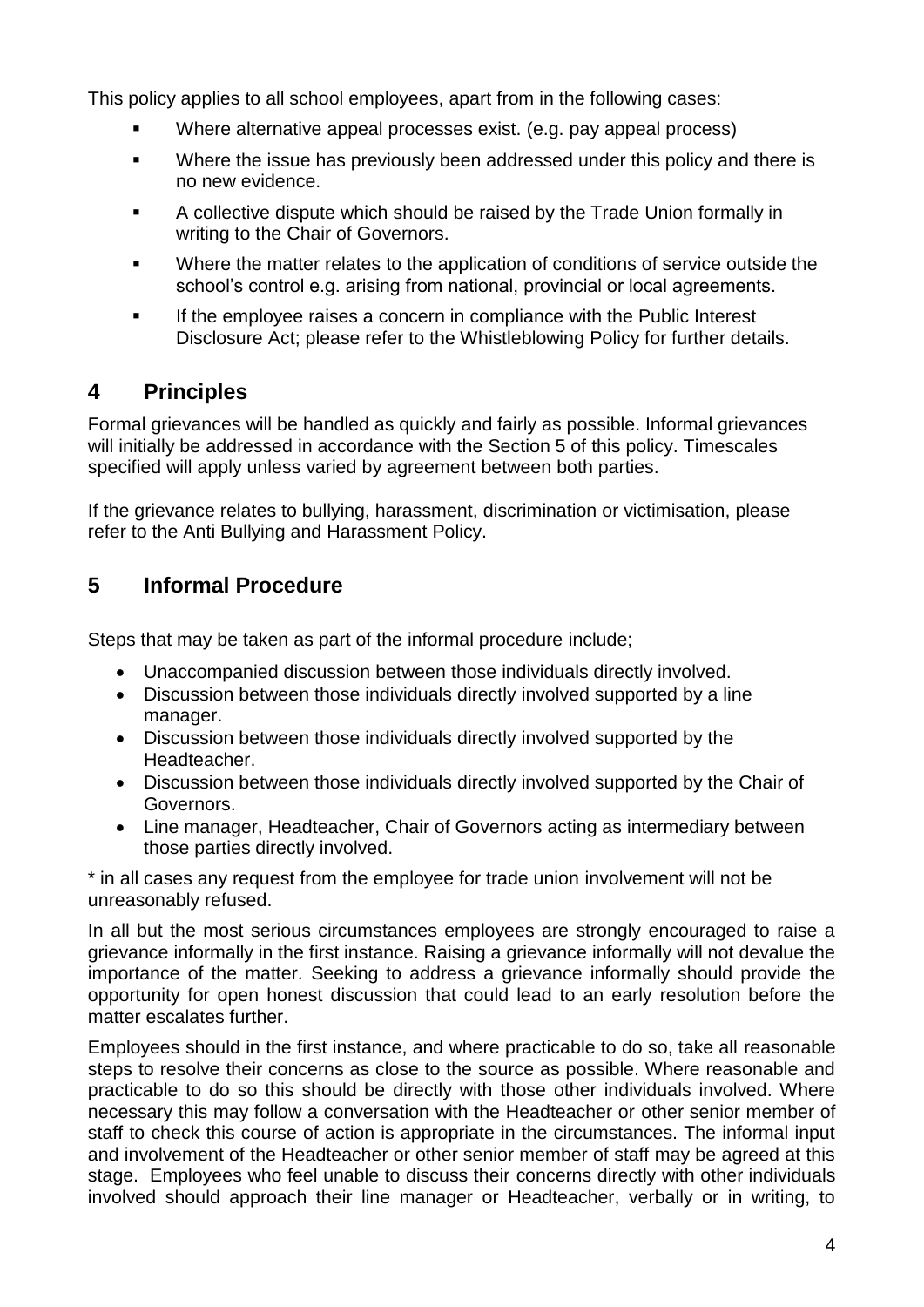request their input. Where an employee feels the informal input of their line manager or Headteacher is not reasonable or practicable may approach the Chair of Governors.

Any individual approached directly or indirectly, verbally or in writing, about a grievance will take all reasonable steps to help resolve the grievance whilst maintaining confidentiality. Maintaining confidentiality does not prevent advice if necessary being taken from senior colleagues or a union representative. If the matter is satisfactorily resolved at this stage, the Headteacher will be informed and a note of the outcome placed on the aggrieved employee's file.

In the event of a grievance being raised against the Headteacher or member of the senior leadership team the employee may, if they wish, bring this to the attention of the Chair of Governors who will then make arrangements to resolve the matter informally.

Matters to bear in mind when approached informally by an aggrieved employee;

- Ask relevant questions that will assist in understanding the employee's concern/s and what outcome/s they are seeking.
- Consider whether it may be necessary to meet more than once to discuss the matter.
- Consider who else it may be helpful to involved in the discussion or in finding and agreeing appropriate outcomes.
- Remain calm and patient when discussing the matter.
- Resolve to find a suitable outcome at the earliest opportunity.
- Report to a senior colleague any concerns the complaint is based on mistruths and or with malicious intent.
- It is good practice to make a note of the conversation outlining the issues discussed and the outcomes from the meeting and provide a copy to each party.

If the aggrieved employee feels their grievance has not been satisfactorily resolved through informal discussions, the matter may be moved into the formal procedure.

### **6 Formal Procedure**

#### **Step 1: Statement of Grievance**

An employee wishing to raise a formal grievance should at the earliest opportunity submit their statement of grievance (see Appendix 2) formally, in writing to the Grievance Officer, (normally the Headteacher) setting out clearly and precisely the nature of their grievance, all relevant facts and information and the outcome they are seeking. Where the grievance relates to the actions of the Headteacher, the statement of grievance should be forwarded direct to the Chair of Governors who will act as the Grievance Officer.

The Grievance Officer will acknowledge the grievance in writing within 5 working days and will arrange a meeting to take place within a further 5 working days.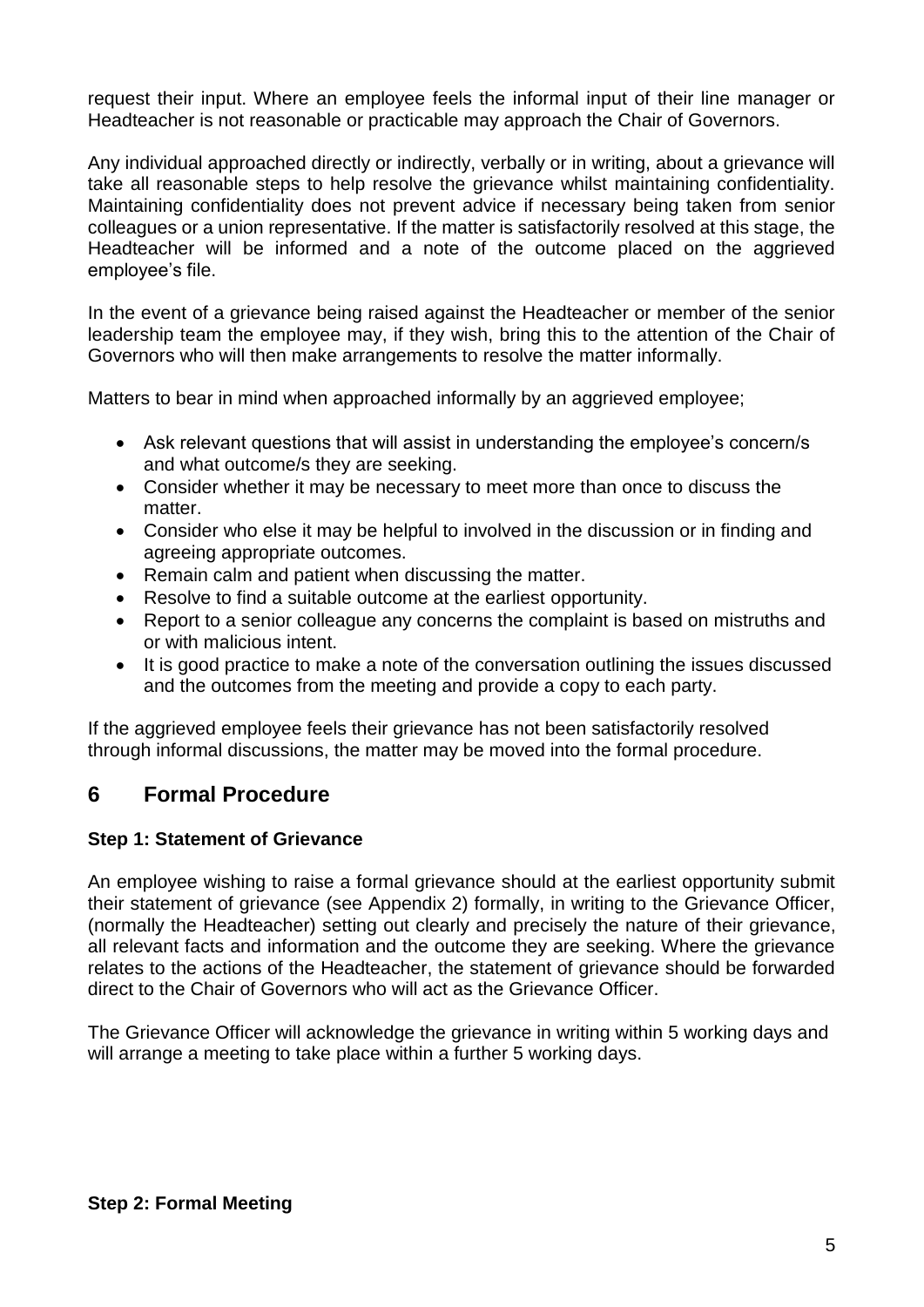The Grievance Officer will arrange a meeting with the aggrieved employee within 10 working days of receipt of the formal grievance. The employee will be invited to be accompanied by a union representative or work colleague. In the event of a union representative being unable to attend on the date given a suitable alternative date will be agreed usually within the following 5 working days. In exceptional circumstances, a longer period may be granted in order to facilitate union representation.

Unreasonable and lengthy delays caused by the none availability of a representative will not be accepted and the school will reserve the right to proceed with a formal meeting in the absence of a chosen representative where such a delay is considered not to be in the interests of the aggrieved employee or the school.

The Grievance Officer may also invite the school's HR Adviser to be present to offer advice.

The Grievance Officer will lead the meeting and ensure the employee has a full opportunity to explain their concerns and how they believe the matter can be resolved. Where it is not possible for the Grievance Officer to make a decision at this stage due to lack of information Step 3 of the formal process will be actioned.

Where possible the Grievance Officer will seek to resolve the grievance at the meeting. This should only occur where the Grievance Officer is confident they have been fully appraised of all the facts and further investigation is not required. Where the Grievance Officer is able to make a decision in response to the grievance they will send an outcome letter to relevant parties within 5 working days. The outcome letter will confirm;

- Whether the grievance is upheld in full, is upheld in part or is rejected in full.
- The reasons for the decision.
- Any recommendations or agreed actions for the parties to take regarding resolution of the grievance (where different actions apply to different parties only those actions applicable to that individual will be included within their letter.)
- The employee's right to appeal the decision which must be within 5 working days of receipt of the outcome letter.

#### **Step 3: Investigation**

Where necessary further investigation may be undertaken in order to establish facts or clarify particular points. Where the issues requiring clarification are easily addressed the Grievance Officer may adjourn the meeting at Step 2 and make such enquiries that are felt necessary prior to reconvening the meeting so that an informed decision can be made.

Where a full investigation is required into more detailed and complex issues the Grievance Officer will appoint an Investigating Officer. The Grievance Officer will provide clear terms of reference (see appendix 1) for an investigation and instruct the investigating officer to take such steps that may be necessary in order to establish as clearly as possible the facts relating to the grievance.

The Investigating Officer will as necessary arrange separate meetings with relevant witnesses and such other investigations as may be necessary. All investigations will be conducted in a timely and confidential manner.

The investigating Officer will comply with the following specific time scales;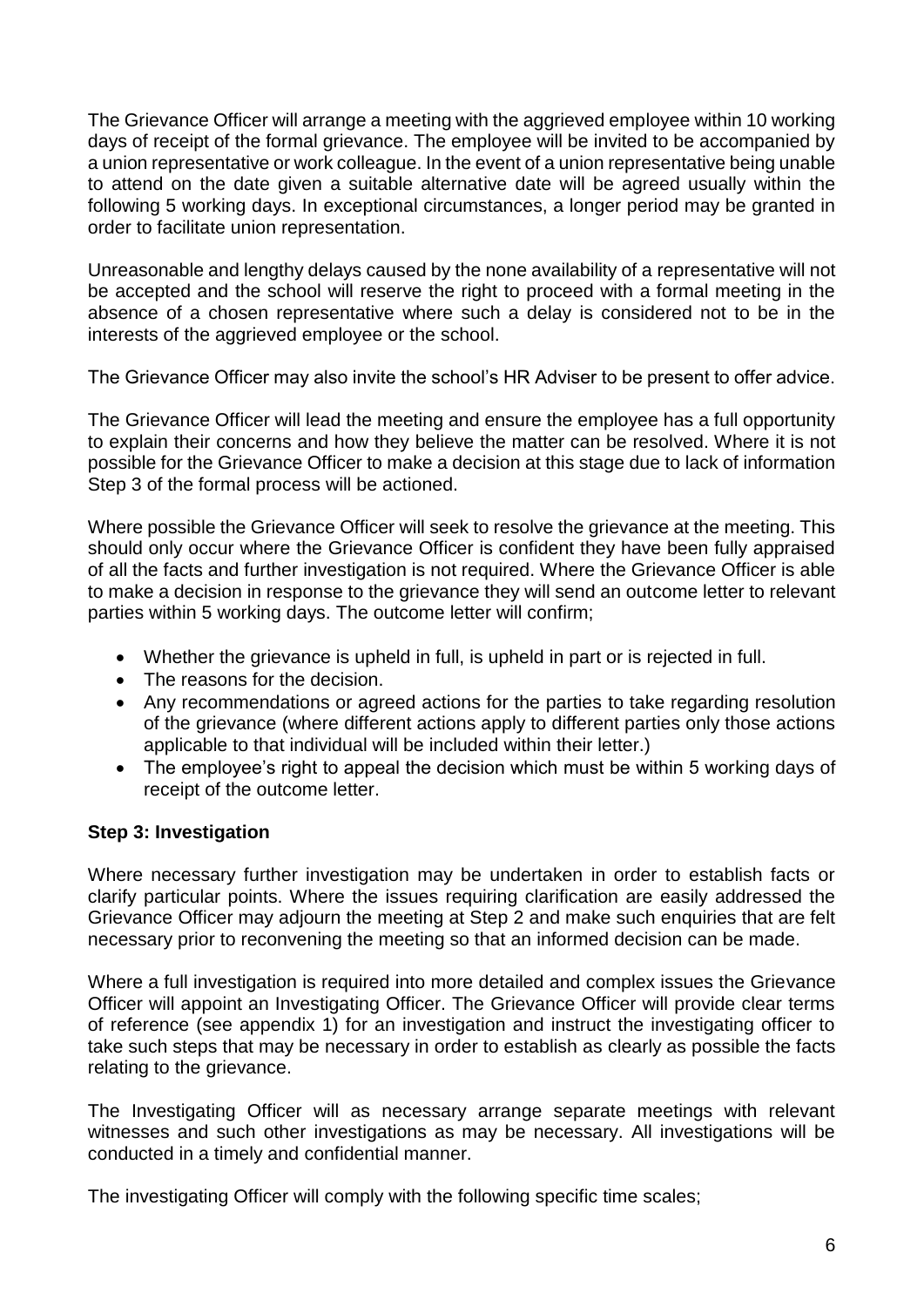- Contact all those who s/he requires to meet within 5 working days of being appointed to the case.
- Arrange meetings within 10 working days (in exceptional circumstances these time scales may be amended with the agreement of all parties.)
- An investigation report will be passed to the Grievance Officer within 10 working days of completing the investigation meetings.

On receipt of the investigation report the Grievance Officer will convene further meetings with the parties involved. Reasonable notice of follow up meeting's will be given and a copy of the investigation report findings provided to the aggrieved employee in advance. At the conclusion of the final meeting decisions and outcomes will be conveyed verbally and followed up in writing within 3 working days.

#### **Step 4: Appeal**

An employee who wishes to appeal must formally write to the Grievance Officer confirming their grounds for appeal and the resolution they are seeking. This must be submitted to the school within 5 working days of receiving written confirmation of the outcome of the Grievance Hearing. The Grievance Officer will forward the letter to the Chair of Governors (or to the MAT Board Chair if the Grievance officer is the chair of Governors). The Chair will acknowledge the letter of appeal in writing within 5 working days of receiving the request and arrange for an appeal hearing to take place within a further 10 working days.

The appeal will be heard by three members of the Governing Body with one acting as Chair of the meeting. A clerk will be present to take notes of the meeting and an HR advisor may also be present to advise the panel. The appeal panel will seek to understand both the employee's original concern and their reasons for raising an appeal. The panel will review the paperwork and will invite the Grievance Officer to the meeting as a witness, to provide information.

Following an adjournment to consider all information received the appeal panel will make a decision. Where possible the panel will let the employee know the decision verbally immediately following deliberations. The rationale for the decision will be recorded in the notes of the meeting. The decision will also be confirmed in writing at the earliest date following the meeting

The Appeal Hearing is the final stage of the procedure.

## **7 Procedure for People Who Have Left Employment**

Wherever possible complaints should be dealt with before an employee leaves employment. However, an employee who has left employment retains a statutory right to have any grievance properly considered by their former employer. This right encompasses a 3 step procedure;

- To lodge a grievance
- To have a meeting
- To appeal against the outcome to the meeting

An ex-employee who wishes to raise a grievance should write to the Headteacher (or if the complaint relates to the Headteacher the Chair of Governors), setting out their complaint as soon as possible after leaving employment. Governors will reserve the right not to consider complaints received longer than 3 months after the date employment ceased.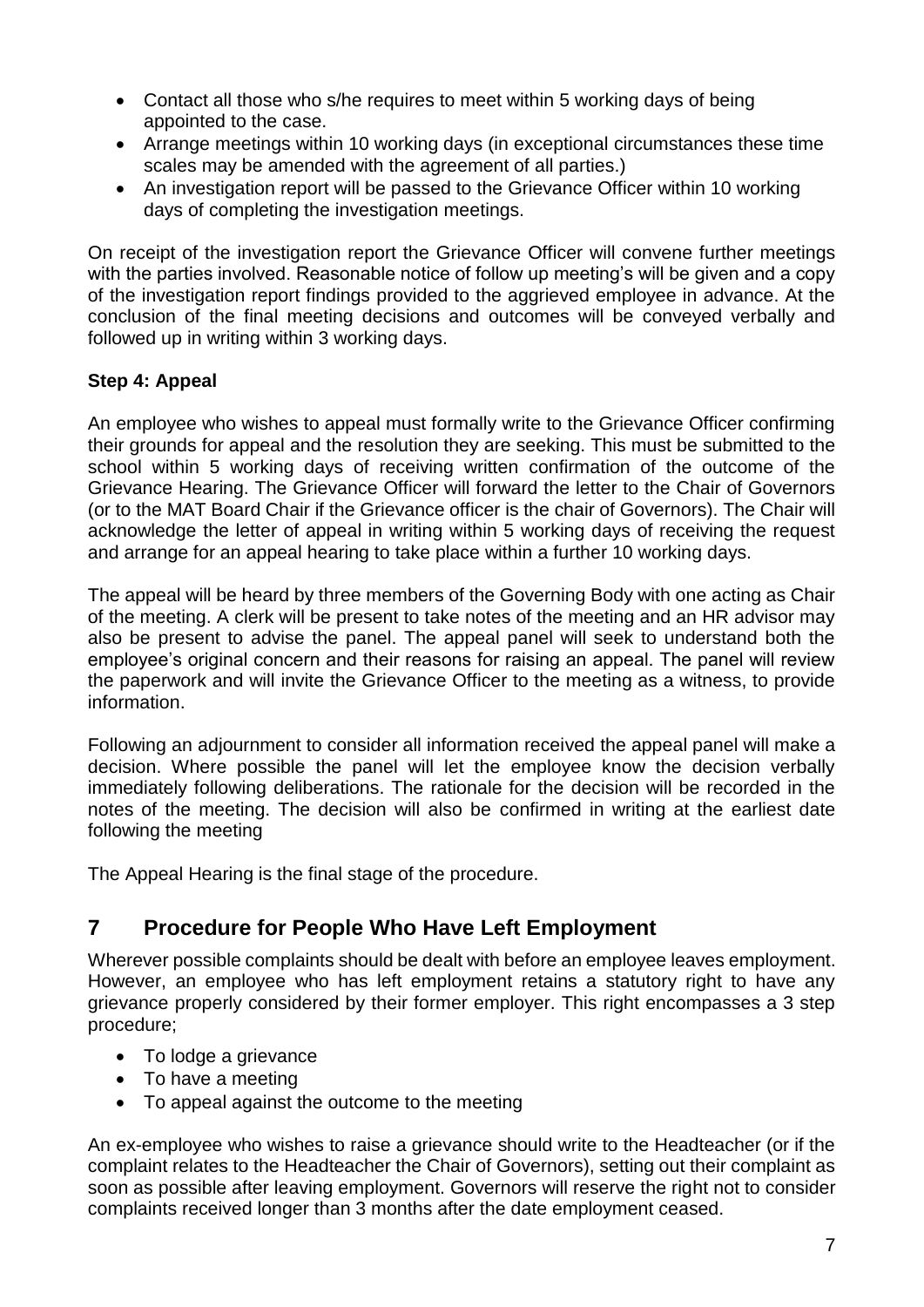On receipt of a grievance the ex-employee will be asked whether they wish to pursue the grievance and if they do, given the choice of following the above 3 step procedure or a modified 2 step procedure;

- To submit in writing to the Headteacher or Chair of Governors
- The Headteacher or Chair of Governors responds in writing within 28 days of receipt of the grievance letter.

The Headteacher/Chair of Governors will respond to the issues raised in writing direct to the employee.

### **8 Keeping Records**

All documents relating to formal complaints and grievances processes will be kept for an appropriate period in accordance with the requirements of the Data Protection Act 1998. Records will include:

- The nature of the grievance
- A copy of the written grievance
- **The Headteacher or governor's response**
- **Action taken**
- **Reasons for action taken**
- **Whether there was an appeal and, if so, the outcome; and**
- **Any subsequent developments**

All records will be treated as confidential. In exceptional circumstances, for example to protect a vulnerable witness, the school might exercise a duty of care and withhold or extract some information. If witnesses reasonably request to remain anonymous, all practical steps will be taken to protect their identity, however in some circumstances it may be inevitable that an employee's identity is revealed. Maintaining an employees' anonymity therefore cannot be guaranteed.

### **9 Support Available For Employees**

Employees can approach the Headteacher or Chair of Governors for advice and support. Where appropriate consideration will be given to a referral to the schools Occupational Health provider for counselling or counselling from other resources available to the school. Additionally, employees who are a member of a Trade Union may wish to contact their representative for advice and support.

We confirm that the governors have adopted this policy as their own.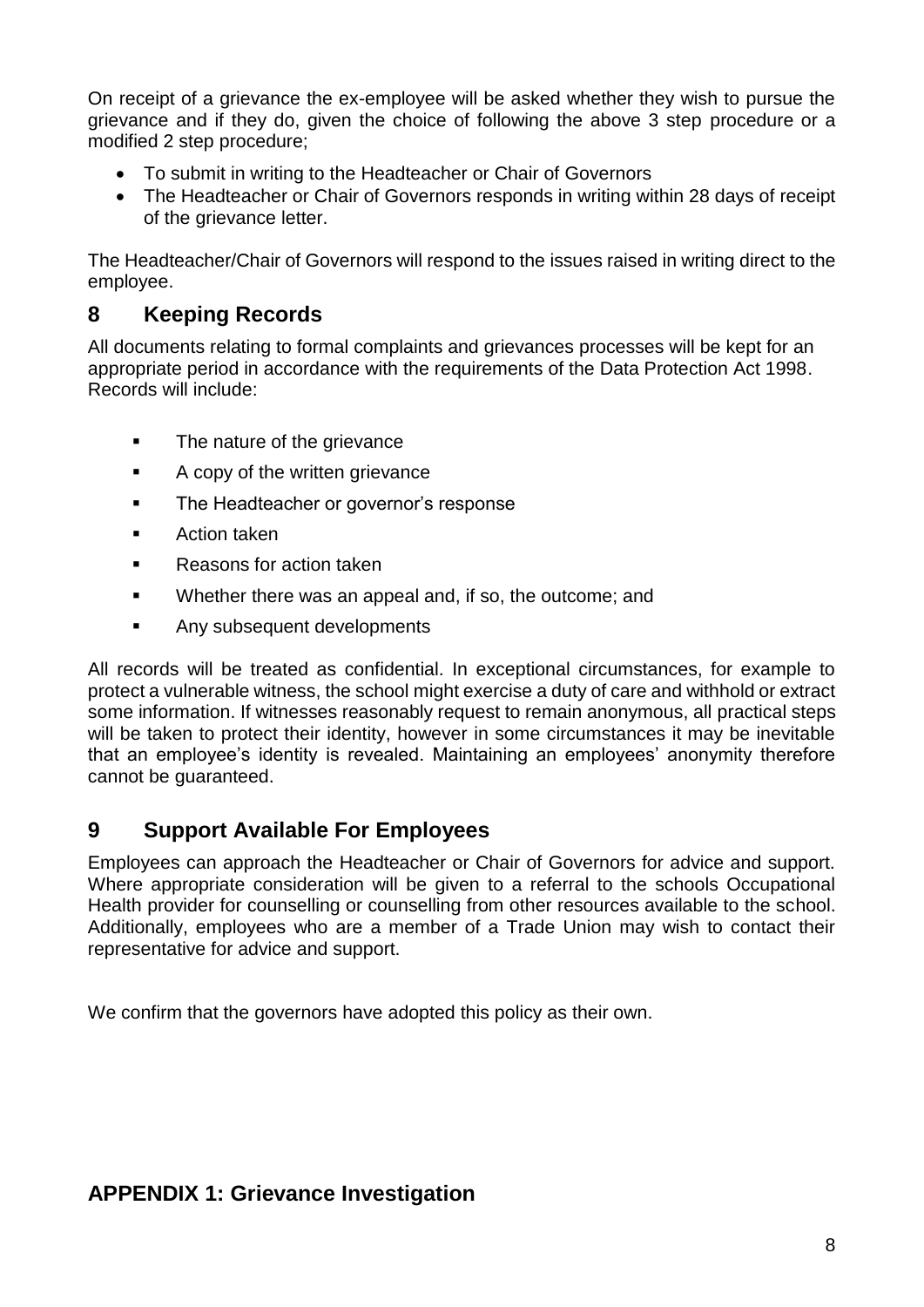#### **EXAMPLE TERMS OF REFERENCE**

As commissioning officer I would like to appoint you as investigating officer to undertake an investigation and prepare a report relating to a formal grievance made by [insert name]. The specific complaints made are:

- [insert name] belief that he/she has been less favourably treated compared to colleagues in relation to his/her performance management and appraisal objectives set during the 2016/17 academic year.
- [insert name] view that her assignment to a [insert year group] from September 2017 is unreasonable given her wish to remain a [insert year] class teacher.

Your task as investigating officer is to establish as clearly as possible the facts relating to the employees complaints. Your investigation will need to be conducted in accordance with Section 6 of the Governor's agreed Grievance Policy. As part of your investigation could you:

- Organise an interview with the employee and her representative at the earliest mutually convenient time.
- Organise interviews with relevant witnesses who may be able to assist establish the facts relating to the employees complaints.
- Organise a note taker to attend interviews and prepare draft statements.
- Ensure all statements are checked and agreed before being signed by each witness.
- Gather any relevant documentation including letters, emails notes of meetings and school policies/procedures.

In order to complete your investigation and write your report in an open and fair manner, please contact [insert name] on [insert telephone number], the school's HR Consultant who can offer advice and guidance to you both prior to and during your investigation.

Please make sure that all witnesses are reminded of the requirement for confidentiality and that information gathered is treated in the strictest confidence and completed in a timely manner.

### **APPENDIX 2: Sample Letter To Submit A Grievance**